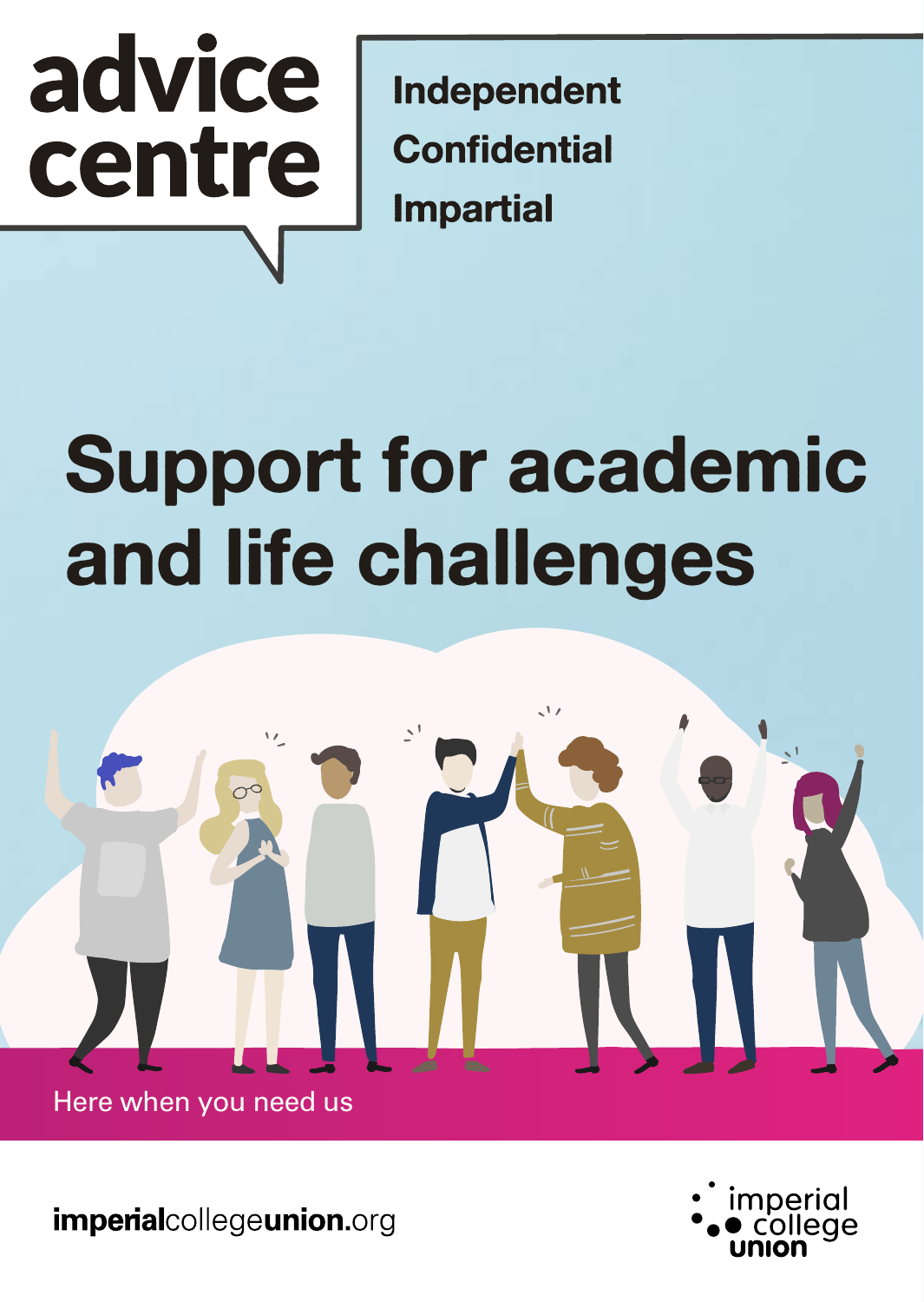### **Contents**

| Here for you                | 3                |
|-----------------------------|------------------|
| Academic support            | 4                |
| Academic appeals            | 5                |
| Mitigating circumstances    | 6                |
| Non-academic support        | 6                |
| Support for sexual violence | 9                |
| Postgraduate support        | 10 <sup>10</sup> |
| Contact us                  | 11               |

**The Advice Centre** is currently operating **remotely**. We offer face-to-face appointments via Teams or Skype.

Please write your appointment request and contact details inside the online booking form (**imperial**college**union.**org/**[remote-advice](http://imperialcollegeunion.org/remote-advice)**) before you submit it. Telephone and email appointments will carry on as normal. Your enquiry will receive the same level of attention at this time.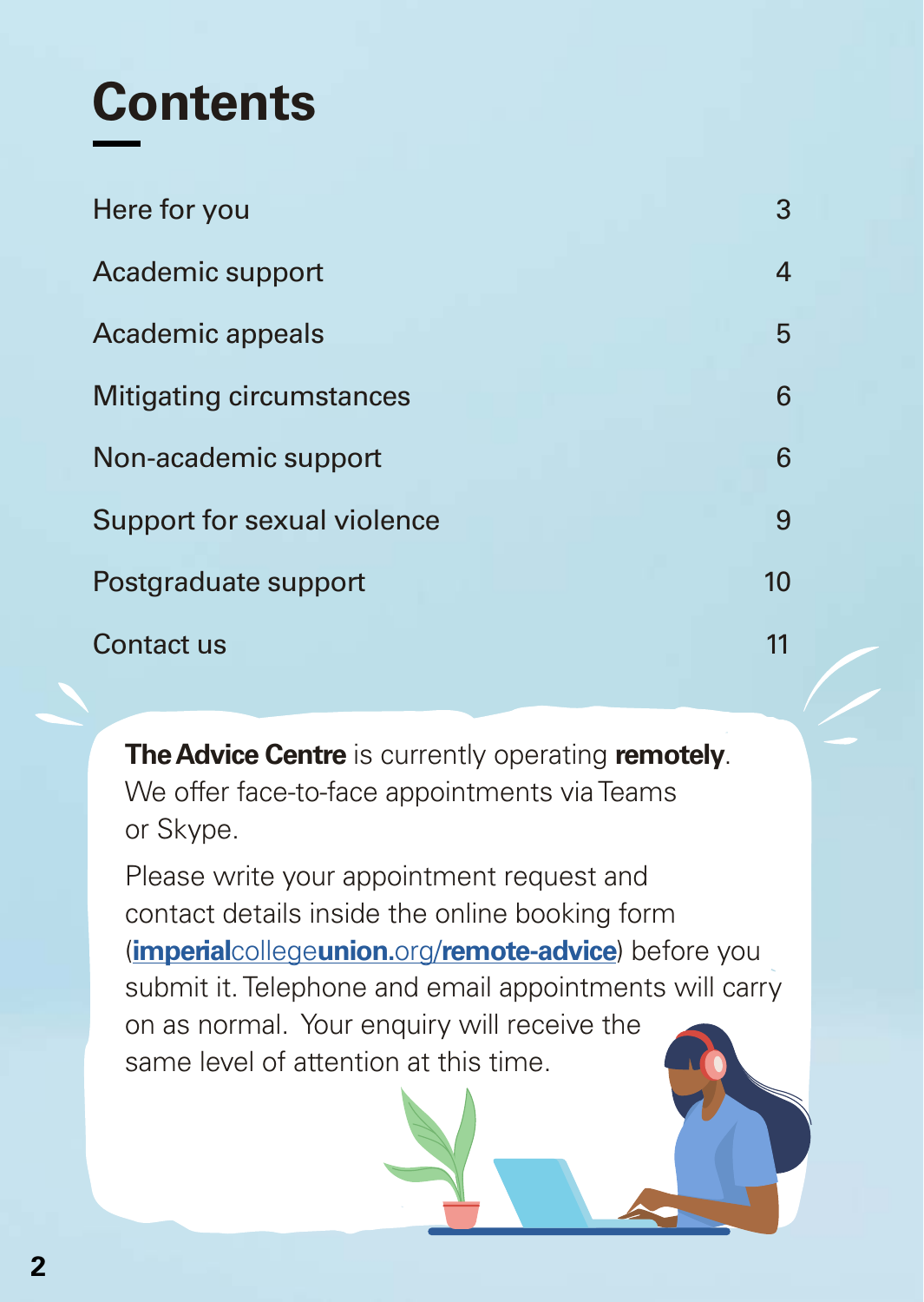### **Here for you**

At Imperial College Union, we are here when you need us. We run an independent and confidential Advice Centre, situated in our Union offices on level 2 of Beit Building on Prince Consort Road.

We know that studying at Imperial comes with challenges and our professional advisers are here to help you navigate Imperial's academic regulations, support you through life challenges such as problems with landlords, debt, or legal problems. We will also help you manage stress during exams and devise tactics to support your general wellbeing throughout the year.

#### **Common issues we can help you with:**

- Appeals
- Mitigating circumstances
- Plagiarism
- Fitness to practice
- Complaints
- Problems with supervisor

**@** advice@imperial.ac.uk

#### **3 020 7594 8060**

mperialcollegeunion.org/advice

- Sexual violence
- Money
- Benefits
- Employment rights
- Housing
- Legal advice



We are AQS acredited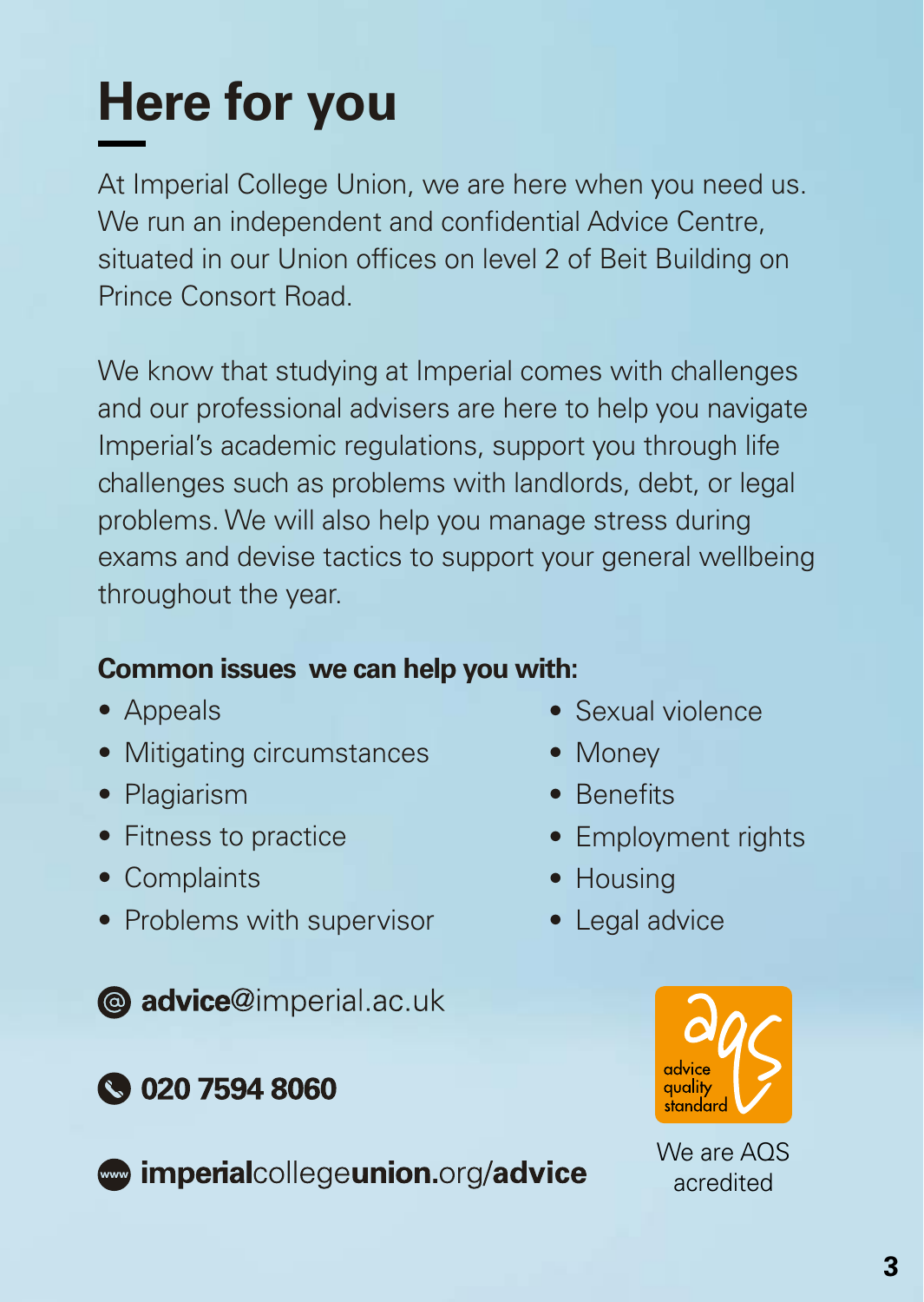### **Academic support**

From time to time you will experience problems with your studies. We can help with any academic issues you are facing, will explain the College's regulations and guide you through the processes.

We can help you write a statement, or attend a meeting or hearing with you. We will never tell you what to do or judge you - we are independent of College and therefore impartial.

#### **Common academic issues that we help with:**

- Academic appeals
- Fitness to practice
- Assistive Educational Technologies
- Exam offences and plagiarism
- Academic complaints
- Course problems
- Disciplinary procedures

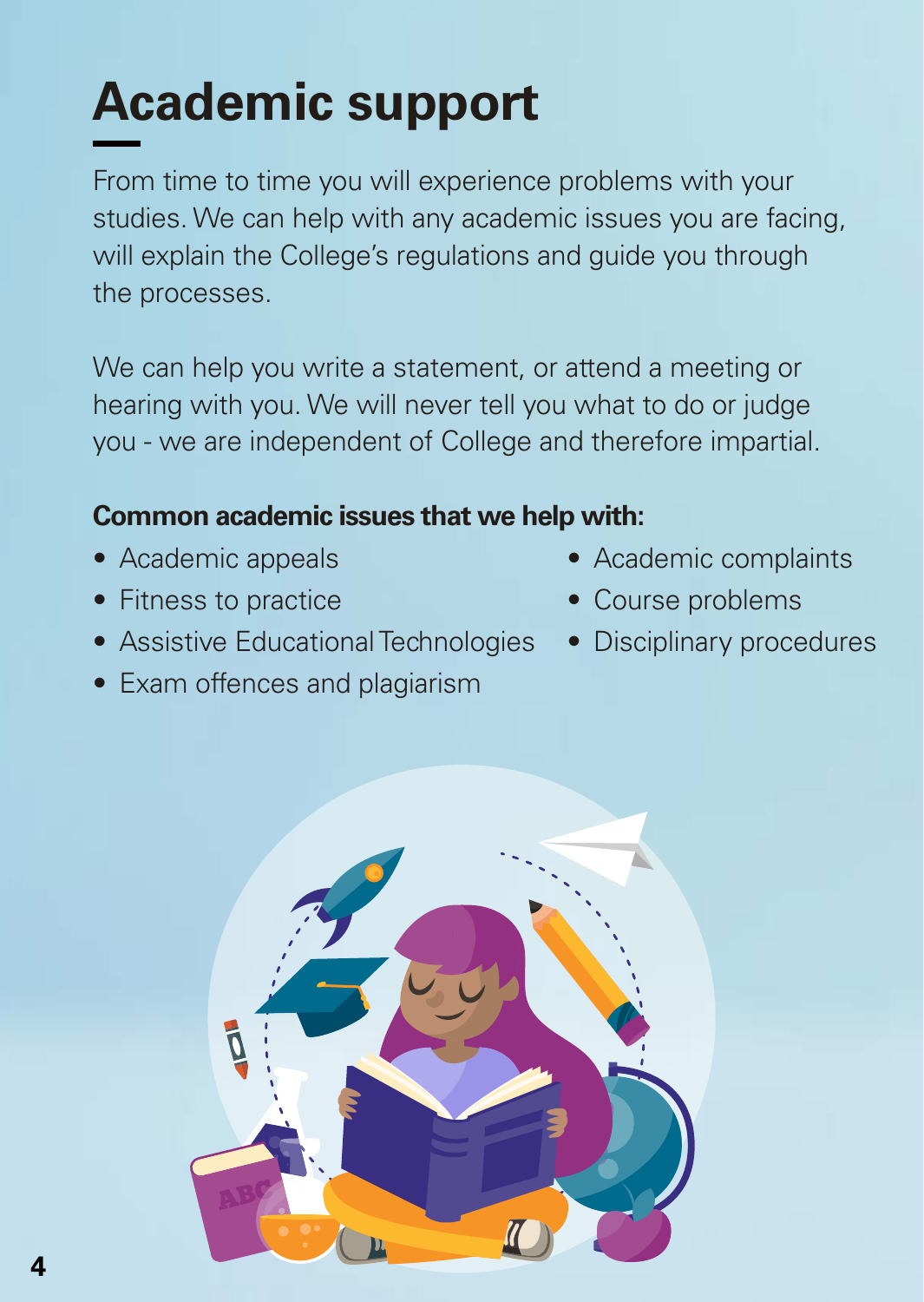### **Academic appeals**

During your studies you will have to take exams and submit assessments and you may not always agree with your grades or a decision made. Our Advice Centre will be able to help you through the process if you need to appeal an exam result or have been accused of academic misconduct.

#### **Contact us about:**

- Academic judgements
- Administrative errors
- Misconduct
- Mark checks
- Fitness to practice
- Withdrawal
- A degree that has not been awarded

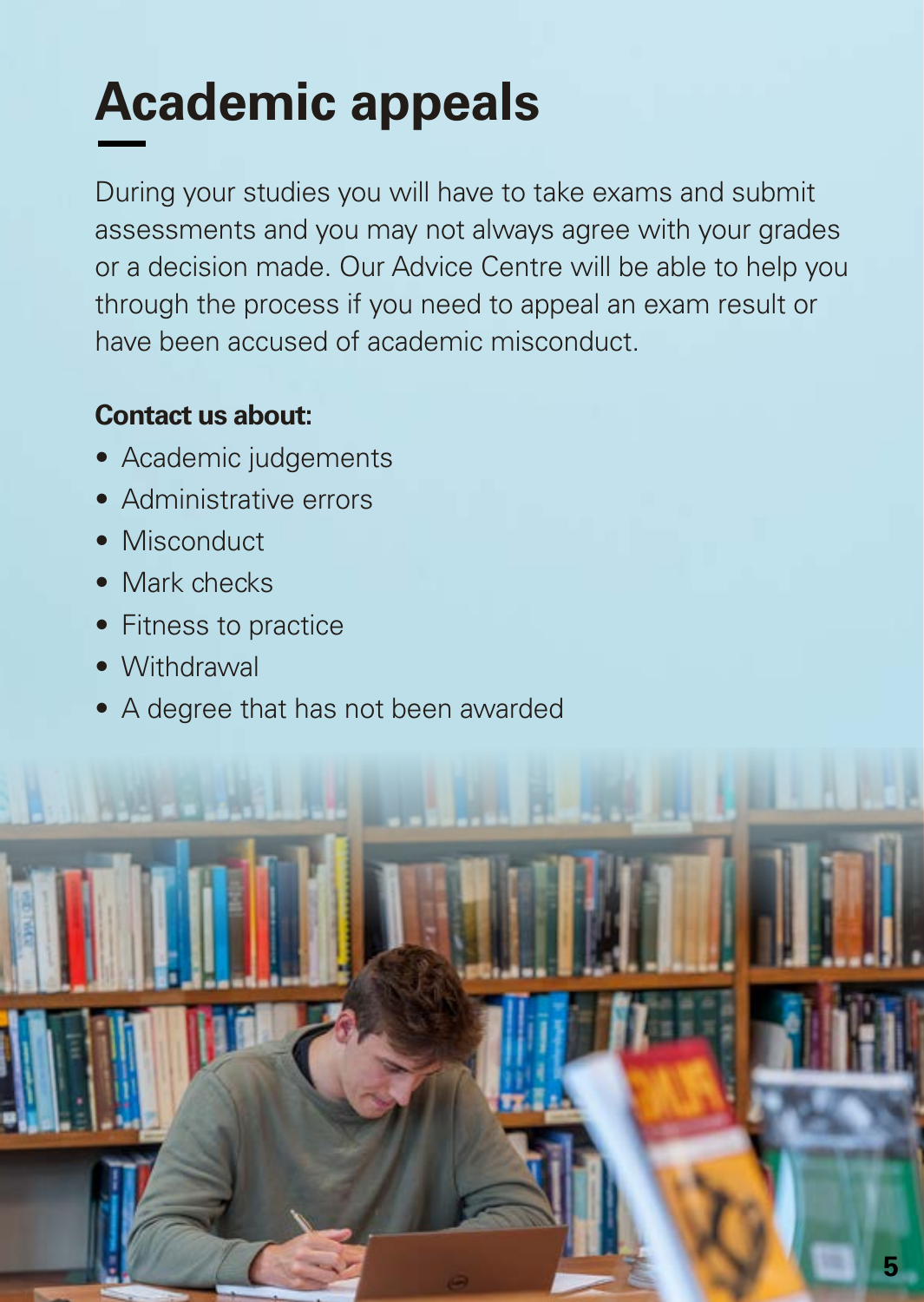### **Mitigating circumstances**

At times you may experience unique challenges such as health or family problems that can affect your ability to prepare for your exams, sit an exam or submit an assessment on time. If this happens, you can appeal for mitigating circumstances.

Our Advice Centre can guide you through College's Mitigating Circumstances Procedure. As each case is different, come and speak to our professional advisers and we will help you. We're also able to provide additional support through referrals or internal resources, all impartial, confidential and independent of College.

For more info, visit **imperial**college**union.**org/**exam-time**

### **Non-academic support**

You may also experience problems outside of your studies and we are there to help you with those life challenges, from housing, to money and wellbeing.

#### **Issues we can support you with:**

#### **Alternative funding:**

There are a range of UK government funding options available to help you with your tuition fees and living costs depending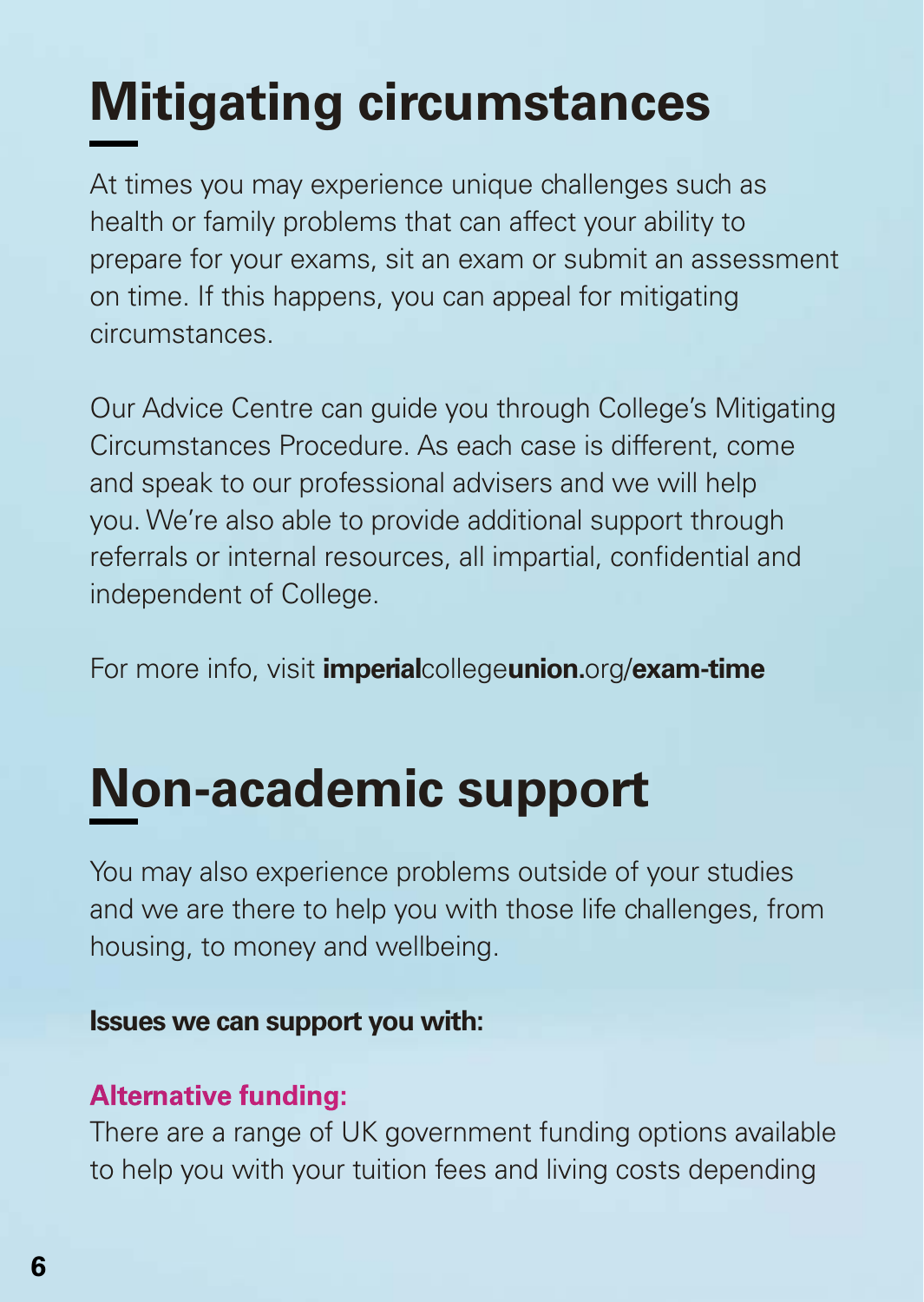on where you're living, where you study and your own financial circumstances.

#### **Debt:**

From time to time you may experience financial problems and we are here to help you with common issues such as dealing with creditors, debt relief options, creditor harassment, dealing with priority and non-priority debt. If you suddenly find yourself in financial difficulties or experience an unexpected change in circumstances, you may be eligible for emergency financial help through the Student Support Fund.

#### **Housing:**

You may experience problems with your accommodation and our advisers can help you with issues around deposits, repairs, tenancies, bills, and the termination of a tenancy. We can also provide you with advice on changes in rental law, such as the Tenancy Fees Act 2019.

#### **Legal and money claims:**

We can support you with advice on compensation for faulty services, goods, disputes between landlords and tenants, wages owed or money in lieu of notice.

#### **Money matters and budget:**

Studying comes with a number of financial challenges. It's important to keep an eye on your spending and budgeting. It will make you more financially aware and informed about where your money is going each month. We can support you to start budgeting and advise you about debt solutions.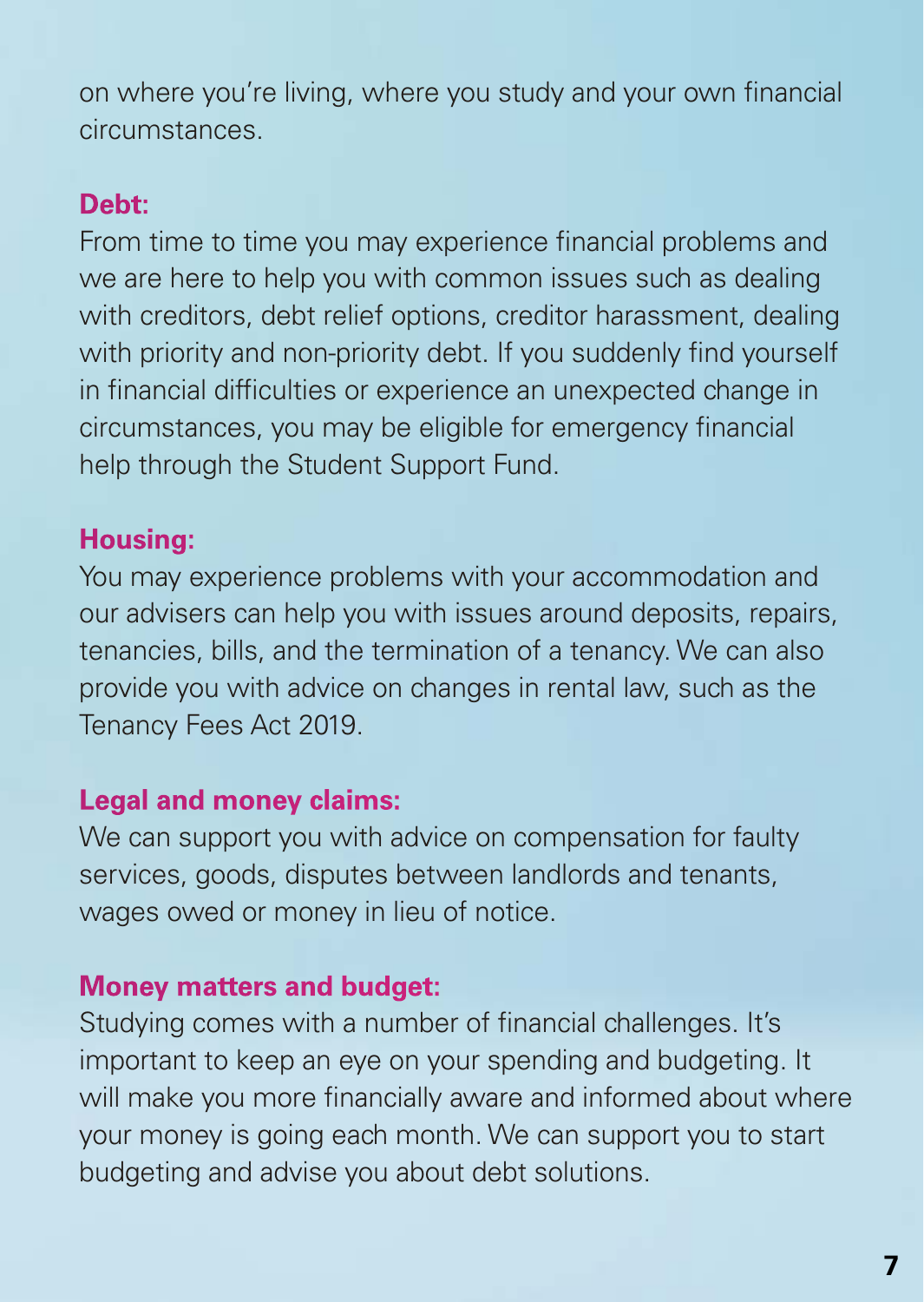#### **Wellbeing and mental health:**

Being at university can be hard when you juggle academic and non-academic challenges at the same time and this may affect your physical and mental health and wellbeing. Sometimes you just need someone to talk to, if you are feeling low, your studies are not going as planned, you're feeling stressed about your exams, finding it hard to concentrate or simply feel homesick and overwhelmed by new experiences.

Our advisers will listen to you and support you through difficult times. We signpost, encourage and help you on your journey to make positive changes in your life. Speak to us if you are struggling. We also work in partnership with a study mentor who can help you find more effective ways to study.

#### **Your employment rights:**

If you are working alongside your studies, you may experience problems related to employment and we are here to guide you on your legal rights.

**Our advisers can support you with these and other challenges during your time at Imperial. Get in touch if you don't know where to turn to. If we cannot help you, we will find someone who can.**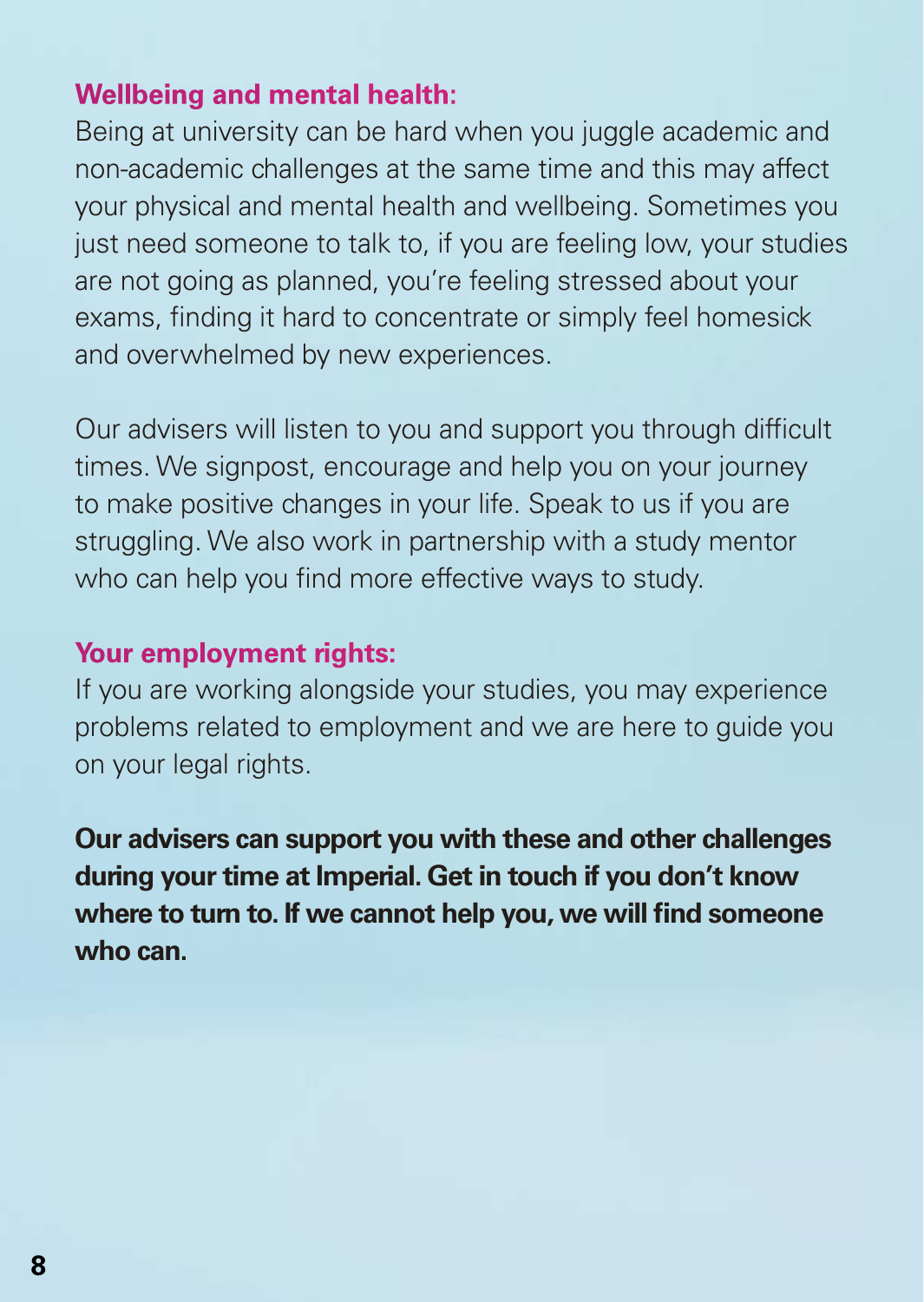### **Support for sexual violence**

If you have faced sexual violence, get support from a Sexual Violence Liaison Officer (SVLO). SVLOs form an Imperial-wide network of professional advisers who have been trained to help you in this moment of need and handle disclosures of sexual violence from students.

They can guide you through your options confidentially and without judgement, and will help you to access the right resources, support and information.

Contacting an SVLO doesn't mean that you must report an assault to the police or make a formal complaint to the College, but they can help you to do so if you wish.

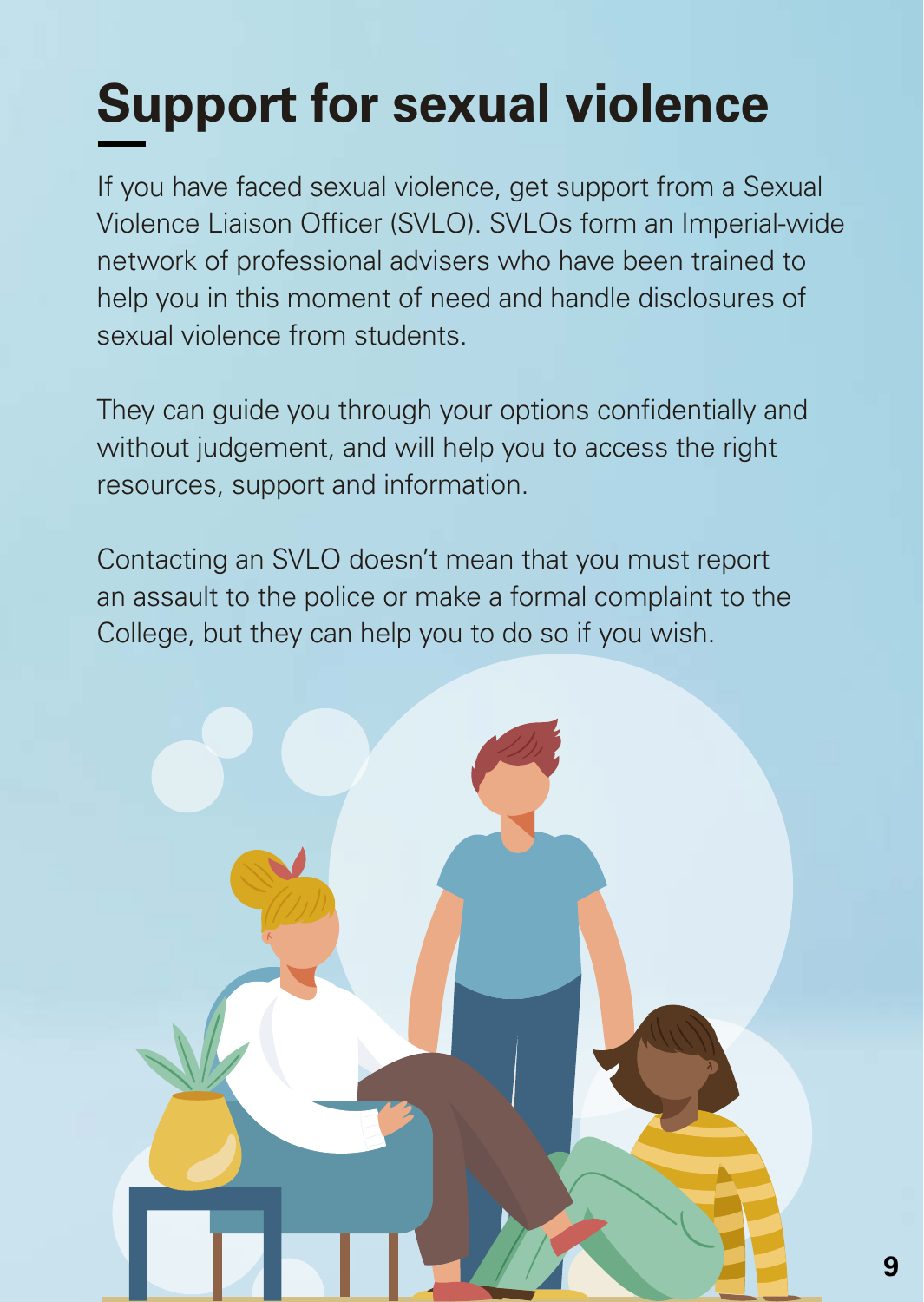### **Postgraduate support**

Studying a Postgraduate degree can often come with unique challenges, such as juggling academic and family life, work and study, time management skills, worries about your supervisor or feeling lonely and stressed.

Our Advice Centre is there for both Undergraduate and Postgraduate students and we can help with academic and non-academic problems.

Speaking to one of our advisers can boost your confidence, help you get more informed about academic matters and support you in circumstances and issues you face during your every day life.

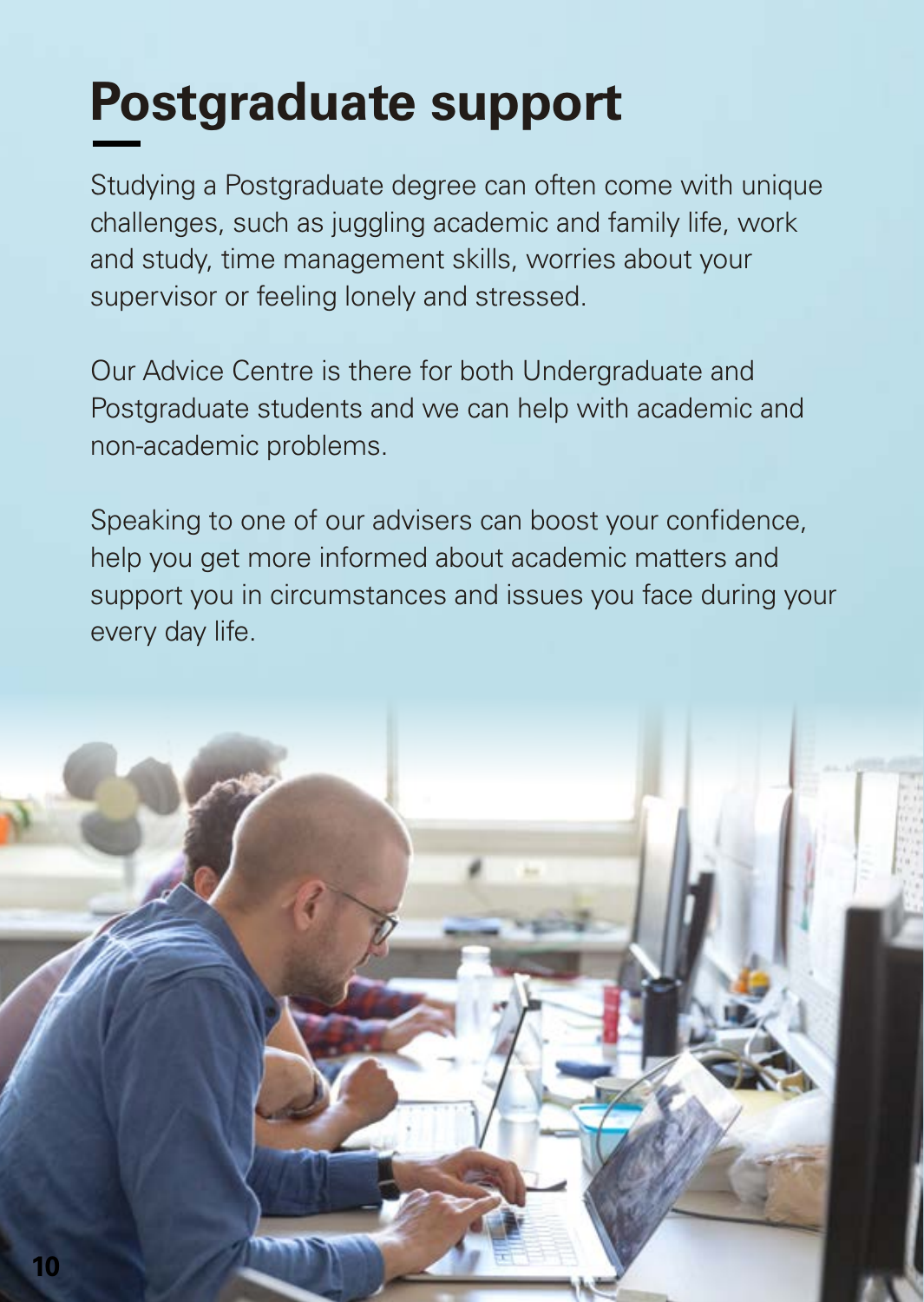#### **Contact an adviser now:**

- **3 020 7594 8060**
- 
- @ advice@imperial.ac.uk

#### Advice Centre

Beit Quadrangle, **Prince Consort Road** London SW7 2BB



mperialcollegeunion.org/advice